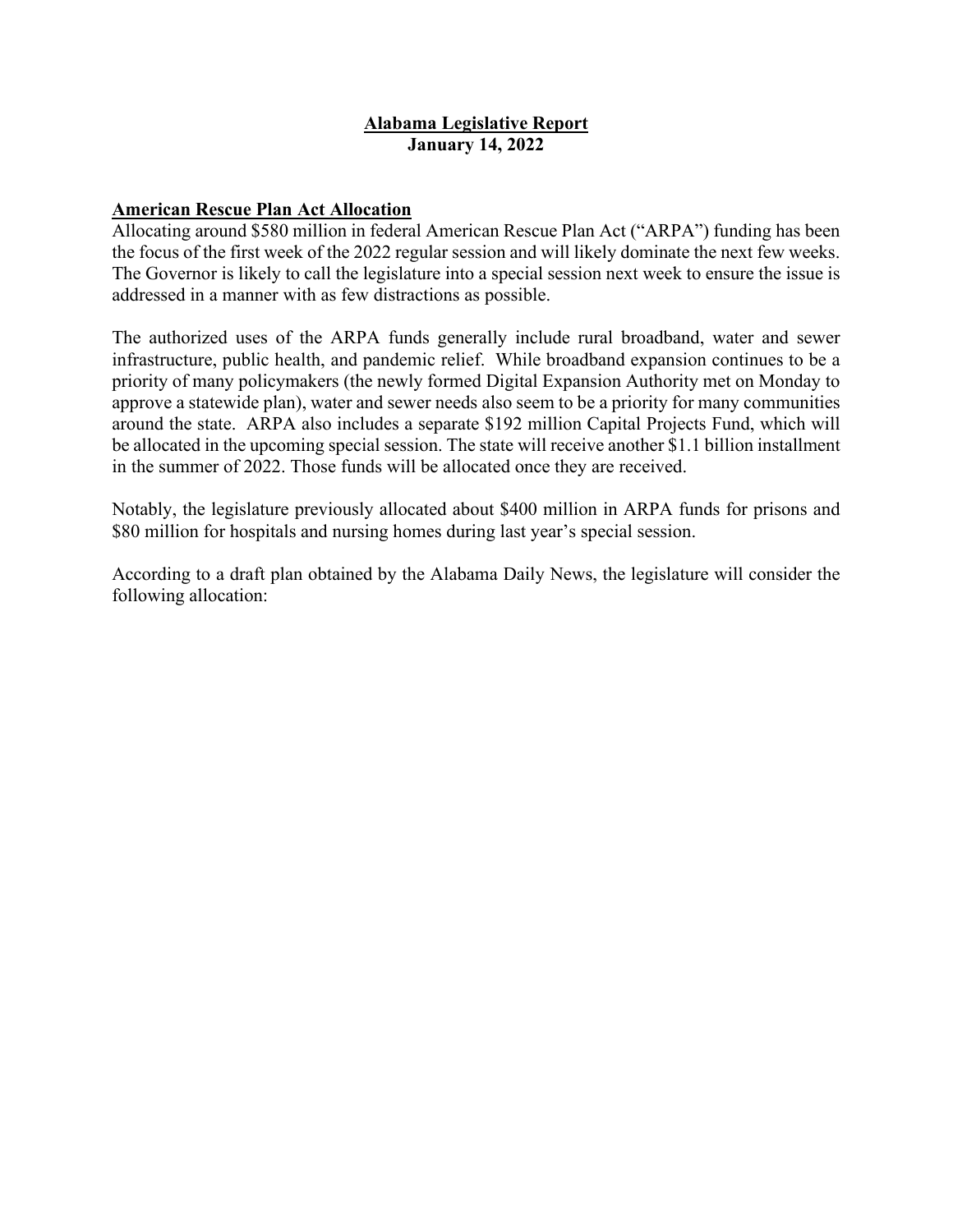| Coronavirus State Fiscal Recovery Fund - 1st Tranche<br>Coronavirus State Fiscal Recovery Fund Expenditures to Date | \$1,060,139,708.50<br>$-5480,000,000.00$ |
|---------------------------------------------------------------------------------------------------------------------|------------------------------------------|
| <b>Remaining Balance to be Expended</b>                                                                             | \$580,139,708.50                         |
| <b>Potential Allocations Below</b>                                                                                  | -\$580,139,708.50                        |
| <b>Remaining Unallocated Balance</b>                                                                                | \$0.00                                   |
|                                                                                                                     |                                          |
| <b>Expenditure Categories with Proposed Allocation Amounts:</b>                                                     |                                          |
| (1) PUBLIC HEALTH                                                                                                   | \$80,000,000.00                          |
| Additional amount discussed for Hospitals and Nursing Homes                                                         | $-580,000,000.00$                        |
| <b>Category Balance</b>                                                                                             | \$0.00                                   |
| (2) REVENUE REPLACEMENT (1st Calculation Remaining)                                                                 | \$136,796,346.00                         |
| <b>Discussed Uses for Balance:</b>                                                                                  |                                          |
| Broadband                                                                                                           | $-534,000,000.00$                        |
|                                                                                                                     |                                          |
| Healthcare (including Mental Health and Veterans Homes)                                                             | $-536,796,346.00$                        |
| Telemedicine                                                                                                        | $-55,000,000.00$                         |
| <b>Rural Hospital Assistance Grants</b>                                                                             | $-530,000,000.00$                        |
| County reibursement of inmate care from March 2021-December 2021<br><b>Volunteer Fire Departments/EMS</b>           | $-511,000,000.00$<br>$-520,000,000.00$   |
| <b>Category Balance</b>                                                                                             | \$0.00                                   |
| (3) INFRASTRUCTURE                                                                                                  | \$276,000,000.00                         |
|                                                                                                                     |                                          |
| Broadband                                                                                                           | $-551,000,000.00$                        |
| Water/Sewer Emergency Projects                                                                                      | $-$120,000,000.00$                       |
|                                                                                                                     |                                          |
| <b>Water/Sewer Matching Grants</b>                                                                                  | $-5105,000,000.00$                       |
| <b>Category Balance</b>                                                                                             | \$0.00                                   |
| (4) NEGATIVE ECONOMIC IMPACTS                                                                                       | \$79,500,000.00                          |
| <b>Unemployment Trust Fund</b>                                                                                      | $-579,500,000.00$                        |
| <b>Category Balance</b>                                                                                             | \$0.00                                   |
| (5) SERVICES FOR DISPROPORTIONATELY IMPACTED COMMUNITIES                                                            | \$0.00                                   |
| <b>Category Balance</b>                                                                                             | \$0.00                                   |
| (6) PREMIUM PAY                                                                                                     | \$0.00                                   |
| <b>Category Balance</b>                                                                                             | \$0.00                                   |
| (7) ADMINISTRATIVE                                                                                                  | \$7,843,362.50                           |
|                                                                                                                     |                                          |
| For administrative costs                                                                                            | $-57,843,362.50$                         |
| <b>Category Balance</b>                                                                                             | \$0.00                                   |
| <b>Remaining Unallocated Balance</b>                                                                                |                                          |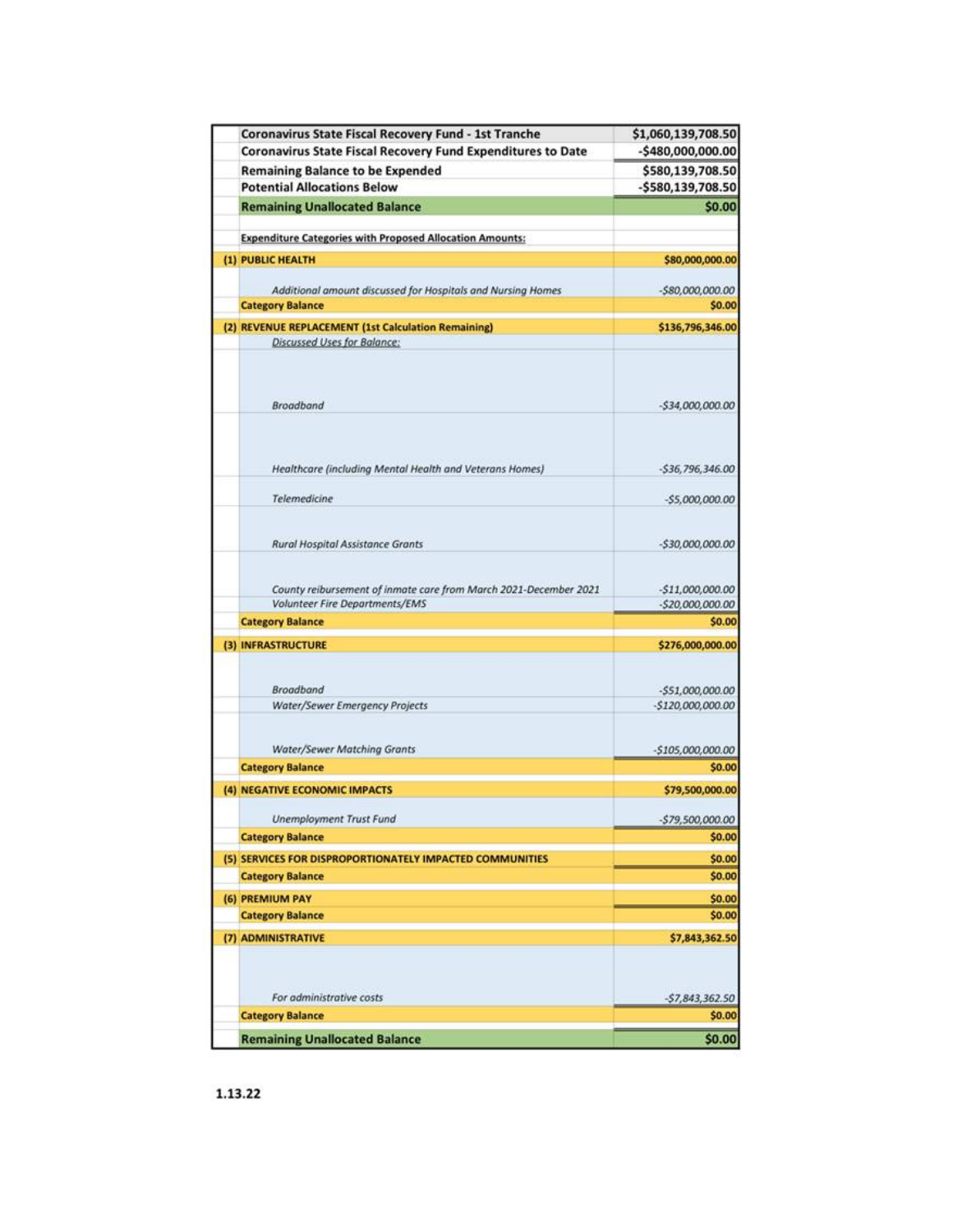### **Budgets**

After ARPA funding is appropriated, attention will likely turn to the state budgets. Both the General Fund and Education Trust Fund budgets are expected to be in good shape and should see revenue increases, although appropriators are mindful that federal stimulus has created a temporary circumstance. The goal seems to be passing fiscally conservative budgets that remain stable after federal COVID stimulus money runs out. Governor Ivey's proposal is includes \$2.7 billion for the General Fund and \$8.3 for the Education Trust Fund. If realized, those figures would represent increases of about \$300 million and \$627 million, respectively. The Governor's budget includes 4% pay raises for teachers and state employees.

### **Economic Development and Tax Incentives**

SB 57 by Senator Arthur Orr is a bill worth watching. The bill establishes new reporting requirements for tax incentive program and also terminates or "sunsets" all incentive programs that currently aren't subject to a sunset provision.

Specifically, the bills says, among other things, the following:

"Notwithstanding any law to the contrary, any tax incentive, credit, or abatement as described in Title 40 of the Code of Alabama 1975 that does not have a prescribed expiration, conclusion, or repeal date, shall be repealed on December 31, 2023, unless extended by an act of the Legislature during the 2023 Regular Session. The Department of Revenue shall develop a list of tax incentives, credits, or abatements subject to the sunset provisions of this section."

As currently written, this legislation is very broad and the impact/consequences are unknown at this time.

# **NIL**

Also of note, HB 76 passed out of the House State Government Committee on Wednesday. It would repeal the name, image, and likeness ("NIL") law that the Legislature passed last year. Since last year's passage, the NCAA has adopted blanket guidelines that have proven less restrictive than Alabama's 2021 law. By continuing under the Alabama law passed last year, athletes in Alabama would be at a disadvantage relative to athletes in states that simply operate according to the new NCAA guidelines, thereby undercutting the original purpose of the law.

# **SB 0083 | Tim Melson**

[Airports, Alabama Airport Economic and Infrastructure Program, established](https://url.emailprotection.link/?b5MGdmWU5yxGTa0DeOvJ0gftbqCJNCQYJP1VHlPp1oq_3uNNLaICp3f-3wrLXvf2tGAA_t2VauMYHl2XVOo98TI7-UF1M_dvgIcGY1WaXf711HS3U1WUOdvNnEw3lVhBq_uVgpKSIuy2QmIe_theo-Zc9XXwR3sBRnCDKOZz4CP-y5n_q2q9uUZvpVe1peAz_R_KXnwC5_5xg6xr9PbOAN7bKBCyA8FDYRY6yEACCg8m2FG3voldURnmplcErvtcg9OLxJUdN4wrULc37gdnaM_xJe924GAg9y6AcKDHPCelxB9aZmVonPou_SiTls4yjJh3oqWg_129oWYnnhXpQyNYQ8A-sFSNhrsQ5Cdrlg4BVVLc-SSPZfOubwXtv79Zo1FPQNCakbZyylIRHaVKgFu8P9bhwWNOMGx17V87wgvR2rIFcaU3ALnLKFtN-iG49_61vAqrE467tKeFqI8LVysZJi6eRDWtyQUySM_xaANv4nrrwLzKFlvxByPgAu40VdtmEJdrbNoizO7iiJg-jEjh7ZnpMgQz8xI1WufVoRONBoQRqv8StPbLjFbUCY9HXhKxtefhhYuF9oO9tkIyaMU34a4wiMCp1YKHwrPb9If6AnGF7nIUdQN0Ru4TPf5Lz)

Jan 13, 2022 - Read for the first time and referred to the Senate committee on Fiscal Responsibility and Economic Development

House Committee:

Senate Committee: Fiscal Responsibility and Economic Development